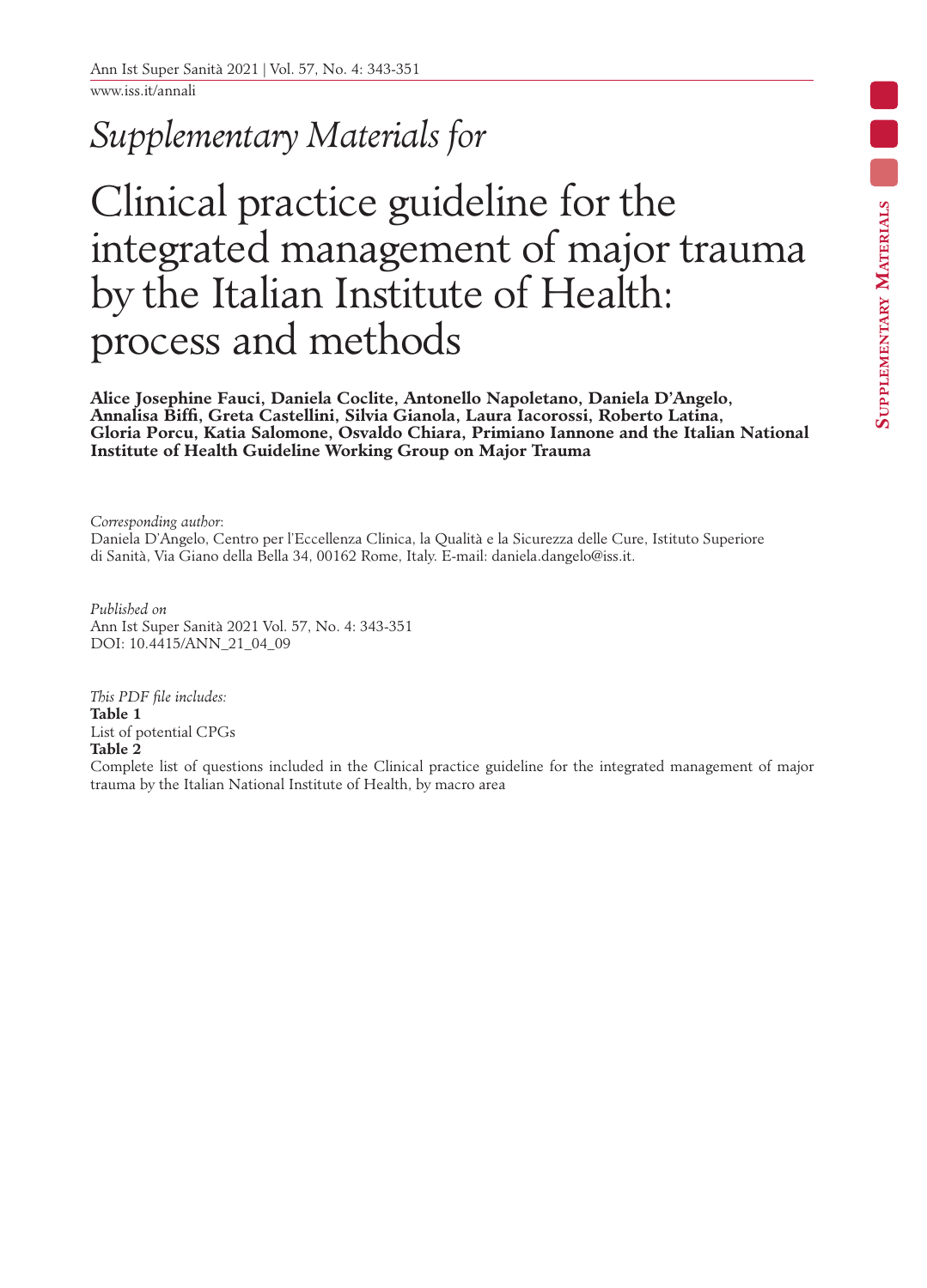#### **Table 1**

#### List of potential CPGs and reasons for inclusion/exclusion

| <b>Guideline</b>                                                                                                                                                                                                                                                                                                                                                                                                                                    | <b>Decision</b> | <b>Reason for inclusion/exclusion</b>                                                                                                                                                                                                                                                                                                                                                                   |
|-----------------------------------------------------------------------------------------------------------------------------------------------------------------------------------------------------------------------------------------------------------------------------------------------------------------------------------------------------------------------------------------------------------------------------------------------------|-----------------|---------------------------------------------------------------------------------------------------------------------------------------------------------------------------------------------------------------------------------------------------------------------------------------------------------------------------------------------------------------------------------------------------------|
| 1. National Clinical Guideline Centre (UK). Major Trauma: Service<br>Delivery. London: National Institute for Health and Care Excellence<br>(UK); 2016 Feb. PMID: 26913313.                                                                                                                                                                                                                                                                         | Included        | AGREE II score of 7 out of 7.<br>It covers the organizational aspects of major trauma<br>management.<br>It has a detailed publicly available material (e.g.,<br>identifiable PICO elements, presence of full systematic<br>reviews, accessible search strategy, and analysis<br>method and evidence tables/summaries) for updating<br>and GRADE ADOLOPMENT application.                                 |
| 2. National Clinical Guideline Centre (UK). Major Trauma: Assessment<br>and Initial Management. London: National Institute for Health and<br>Care Excellence (UK); 2016 Feb. PMID: 26913320.                                                                                                                                                                                                                                                        | Included        | AGREE II score of 7 out of 7.<br>It covers the clinical aspects of major trauma<br>management in pre-hospital and hospital settings.<br>It has a detailed publicly available material (e.g.,<br>identifiable PICO elements, presence of full systematic<br>reviews, accessible search strategy, and analysis<br>method and evidence tables/summaries) for updating<br>and GRADE ADOLOPMENT application. |
| 3. Expert Panel on Major Trauma Imaging, Shyu JY, Khurana B,<br>Soto JA, Biffl WL, Camacho MA, Diercks DB, Glanc P, Kalva SP, Khosa<br>F, Meyer BJ, Ptak T, Raja AS, Salim A, West OC, Lockhart ME. ACR<br>Appropriateness Criteria® Major Blunt Trauma. J Am Coll Radiol.<br>2020;17(5S):S160-S174. doi: 10.1016/j.jacr.2020.01.024. PMID:<br>32370960.                                                                                            | Excluded        | It focuses mainly on the imaging modalities for<br>diagnosis and evaluation of major blunt trauma                                                                                                                                                                                                                                                                                                       |
| 4. Cannon JW, Khan MA, Raja AS, Cohen MJ, Como JJ, Cotton BA,<br>Dubose JJ, Fox EE, Inaba K, Rodriguez CJ, Holcomb JB, Duchesne<br>JC. Damage control resuscitation in patients with severe traumatic<br>hemorrhage: A practice management quideline from the Eastern<br>Association for the Surgery of Trauma. J Trauma Acute Care Surg.<br>2017;82(3):605-17. doi: 10.1097/TA.0000000000001333. PMID:<br>28225743.                                | <b>Fxcluded</b> | Poor quality with reference to:<br>composition of Guideline Development Group,<br>consistency between the evidence and<br>recommendations,<br>external review,<br>updating.                                                                                                                                                                                                                             |
| 5. Bouzat P, Valdenaire G, Gauss T, Charbit J, Arvieux C, Balandraud<br>P, Bobbia X, David JS, Frandon J, Garrique D, Long JA, Pottecher J,<br>Prunet B, Simonnet B, Tazarourte K, Trésallet C, Vaux J, Viglino D,<br>Villoing B, Zieleskiewicz L, Gil-Jardiné C, Weiss E. Early management<br>of severe abdominal trauma. Anaesth Crit Care Pain Med.<br>2020;39(2):269-77. doi: 10.1016/j.accpm.2019.12.001. Epub 2019 Dec<br>13. PMID: 31843714. | <b>Fxcluded</b> | Limited topic: it addresses only severe abdominal<br>trauma.                                                                                                                                                                                                                                                                                                                                            |
| 6. American Academy of Orthopaedic Surgeons (AAOS), Major<br>Extremity Trauma and Rehabilitation Consortium (METRC). American<br>Academy of Orthopaedic Surgeons clinical practice guideline for<br>limb salvage or early amputation. Rosemont (IL): American Academy<br>of Orthopaedic Surgeons (AAOS); 2019 Dec 6.                                                                                                                                | Excluded        | Poor quality with reference to:<br>composition of Guideline Development Group.<br>Limited topic: it addresses only limb salvage or early<br>amputation.                                                                                                                                                                                                                                                 |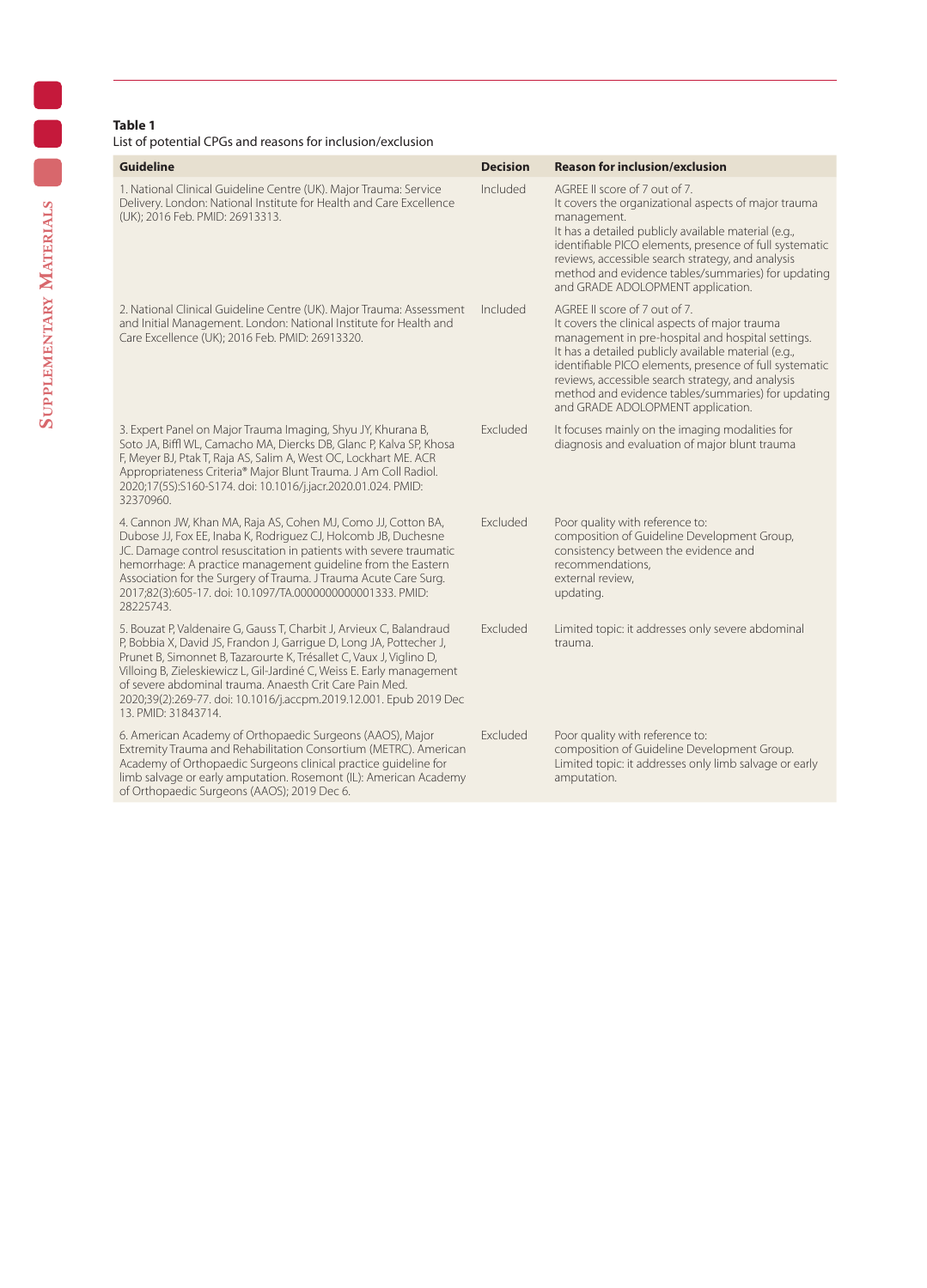## **Table 2**

Complete list of questions included in the Clinical Practice Guideline for the Integrated Management of Major Trauma by the Italian National Institute of Health, by macroarea

| N.             | <b>Macroarea</b>                   | <b>Topic and review question</b>                                                                                                                                                                                                             | Source quideline vs<br>de novo |
|----------------|------------------------------------|----------------------------------------------------------------------------------------------------------------------------------------------------------------------------------------------------------------------------------------------|--------------------------------|
| 1              | Pre-hospital triage                | Pre-hospital triage to the appropriate destination<br>What pre-hospital triage tool is the most accurate for adults with suspected major<br>trauma.                                                                                          | DE NOVO                        |
| $\overline{2}$ | Pre-hospital triage                | Pre-hospital triage to the appropriate destination<br>What is the accuracy of ambulance triage tools in people with major trauma?                                                                                                            | <b>NG40</b>                    |
| 3              | Assessment early<br>and management | Airway management<br>What is the most clinically and cost effective strategy for managing the airway in<br>patients with trauma pre-hospital?                                                                                                | <b>NG39</b>                    |
| $\overline{4}$ | Assessment early<br>and management | Management of open pneumothorax<br>Which occlusive dressing used in the pre-hospital setting is the most clinically and<br>cost effective in improving outcomes for patients with open pneumothoraces as a<br>part of major trauma? (CQ10)   | <b>NG39</b>                    |
| 5              | Assessment early<br>and management | Pre-hospital chest imaging<br>What is the most clinically and cost effective technique (pre-hospital) to manage<br>tension pneumothoraces?                                                                                                   | <b>NG39</b>                    |
| 6              | Assessment and<br>early management | Pre-hospital chest imaging (US)<br>What is the clinical and cost effectiveness of performing FAST compared to clinical<br>examination pre-hospital in children, young people and adults who have suffered a<br>suspected major chest trauma? | <b>NG39</b>                    |
| 7              | Assessment and<br>early management | Anticoagulation reversal<br>What is the most clinically and cost effective regimen for reversal of pre-existing<br>therapeutic anticoagulation (laboratory effect) in major trauma?                                                          | <b>NG39</b>                    |
| 8              | Assessment and<br>early management | Control of external haemorrhage<br>Are haemostatic dressings clinically and cost effective in improving outcomes in<br>patients with haemorrhage in major trauma? (CQ5)                                                                      | <b>NG39</b>                    |
| 9              | Assessment and<br>early management | Control of uncontrolled/uncompressible sites haemorrhage<br>Is Resuscitative Endovascular Balloon Occlusion of the Aorta (REBOA) clinically and<br>cost effective in the Management of major exsanguination in trauma? (CQ7)                 | DE NOVO                        |
| 10             | Assessment and<br>early management | Control of external haemorrhage<br>Is the use of pneumatic or mechanical tourniquets clinically and cost effective in<br>improving outcomes in patients with haemorrhage in major trauma?                                                    | <b>NG39</b>                    |
| 11             | Assessment and<br>early management | Fluid replacement<br>What is the best volume expansion fluid to use in the resuscitation of haemorrhagic<br>shock?                                                                                                                           | <b>NG 39</b>                   |
| 12             | Assessment and<br>early management | Haemorrhage shock prediction/risk tools<br>What is the most accurate risk tool to predict the need for massive transfusion in<br>patients with major trauma (pre-hospital and hospital)?                                                     | <b>NG 39</b>                   |
| 13             | Assessment and<br>early management | Haemorrhage shock prediction/risk tools<br>Which method for massive transfusion protocol?                                                                                                                                                    | DE NOVO                        |
| 14             | Assessment and<br>early management | Haemostatic agents<br>Is the use of systemic haemostatic agents clinically and cost effective in improving<br>outcomes in patients with confirmed or suspected haemorrhage in major trauma?                                                  | <b>NG39</b>                    |
| 15             | Assessment and<br>early management | Intraosseous (IO)/intravenous (IV) access<br>What is the most clinically and cost effective technique for circulatory access in<br>patients with major trauma, including following a failed attempt at initial peripheral<br>access?         | <b>NG 39</b>                   |
| 16             | Assessment and<br>early management | Pelvic binders<br>Is the application of pelvic binders pre-hospital in patients suspected of pelvic<br>fracture clinically and cost effective in improving outcomes?                                                                         | <b>NG39</b>                    |
| 17             | Assessment and<br>early management | Volume resuscitation<br>What are the most clinically and cost effective fluid resuscitation strategies in the<br>major trauma patient (hypotensive versus normotensive)?                                                                     | <b>NG 39</b>                   |
| 18             | Assessment and<br>early management | Damage control surgery<br>What are the most clinically and cost-effective surgical intervention strategies in the<br>major trauma patient with active haemorrhage (damage control versus definitive<br>surgery)?                             | <b>NG 39</b>                   |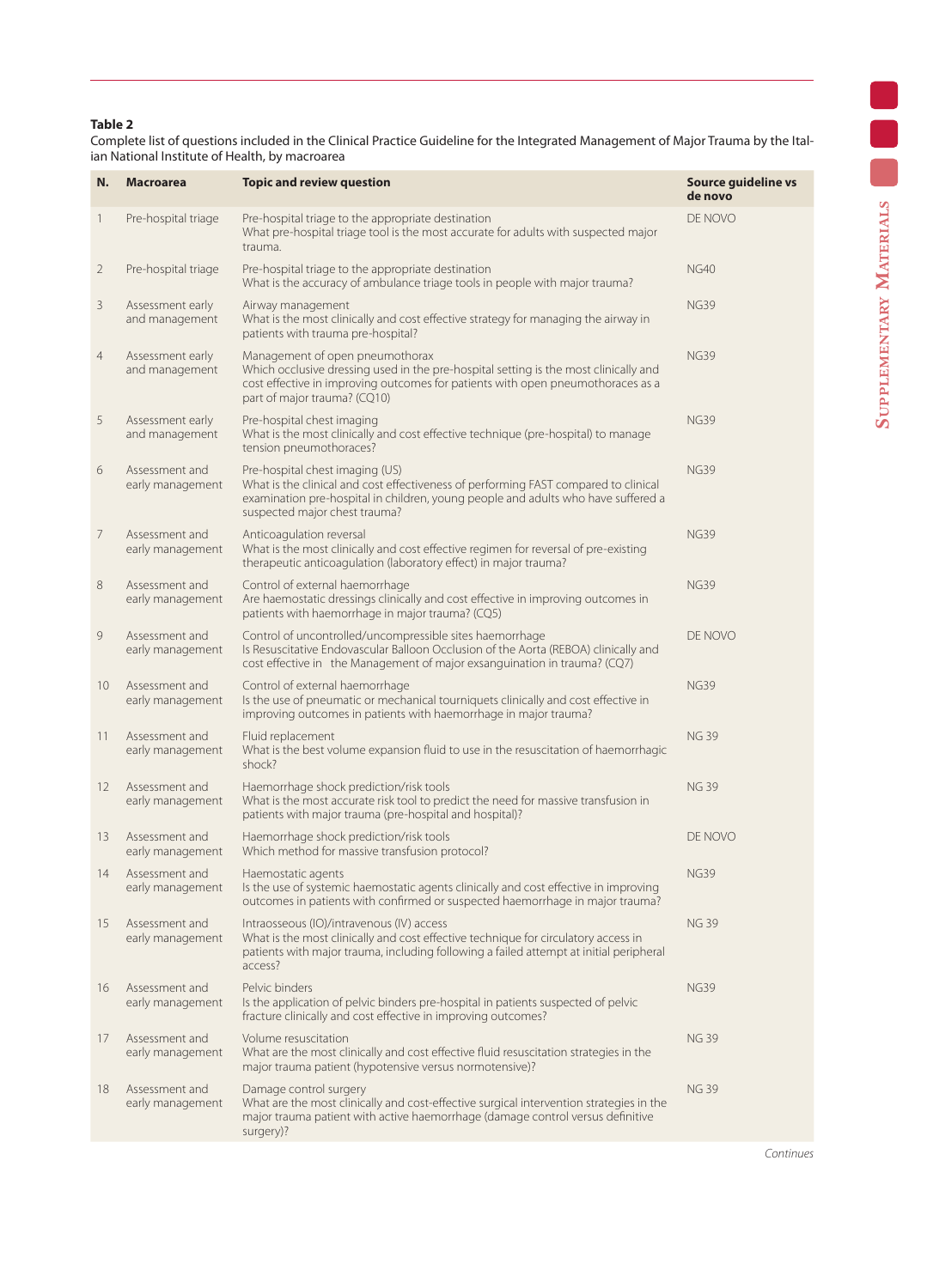## **Table 2** Continued

| N. | <b>Macroarea</b>                           | <b>Topic and review question</b>                                                                                                                                                                                                                                                                                              | Source guideline vs<br>de novo |
|----|--------------------------------------------|-------------------------------------------------------------------------------------------------------------------------------------------------------------------------------------------------------------------------------------------------------------------------------------------------------------------------------|--------------------------------|
| 19 | Assessment and<br>early management         | Haemorrage protocol<br>What type of major haemorrhage protocol is the most clinically and cost effective for<br>improving outcomes in patients with major trauma?                                                                                                                                                             | <b>NG39</b>                    |
| 20 | Assessment<br>and definitive<br>management | Interventional radiology<br>Is the use of interventional radiology for definitive haemorrhage control in major<br>trauma patients clinically and cost effective?                                                                                                                                                              | <b>NG39</b>                    |
| 21 | Assessment<br>and definitive<br>management | Whole-body CT<br>What is the clinical and cost effectiveness of whole-body CT imaging in major<br>trauma?                                                                                                                                                                                                                     | <b>NG39</b>                    |
| 22 | Assessment<br>and definitive<br>management | Hemorrhage imaging<br>What are the most clinically and cost effective imaging strategies for detecting life<br>threatening internal haemorrhage in major trauma patients?                                                                                                                                                     | <b>NG39</b>                    |
| 23 | Assessment and<br>early management         | Imaging assessment of chest trauma<br>What are the most clinically and cost effective hospital strategies for assessing chest<br>trauma (tension pneumothorax, haemothorax, cardiac tamponade, pneumothorax,<br>pulmonary contusion, flail chest and aortic injury) in patients with major trauma on<br>initial presentation? | <b>NG 39</b>                   |
| 24 | Assessment and<br>early management         | Imaging assessment of chest trauma<br>Diagnostic accuracy of hospital imaging strategies in people presenting with major<br>trauma                                                                                                                                                                                            | <b>NG39</b>                    |
| 25 | Assessment and<br>early management         | In-hospital tension pneumothoraces<br>What is the most clinically and cost effective technique (in-hospital) to manage<br>tension pneumothoraces?                                                                                                                                                                             | <b>NG39</b>                    |
| 26 | Assessment and<br>early management         | Monitoring<br>What is the most clinically and cost effective frequency of blood test monitoring for<br>people with suspected haemorrhage following major trauma?                                                                                                                                                              | <b>NG39</b>                    |
| 27 | Assessment and<br>early management         | Monitoring<br>Is the use of point-of-care coagulation testing versus laboratory coagulation testing<br>clinically and cost effective in people with major trauma?                                                                                                                                                             | <b>NG39</b>                    |
| 28 | Assessment and<br>early management         | Monitoring<br>Does monitoring of lactate levels to guide management of hypovolemic shock<br>improve outcomes?                                                                                                                                                                                                                 | <b>NG39</b>                    |
| 29 | Assessment and<br>early management         | Pain assessment<br>What is the most appropriate pain assessment tool (pre-hospital and hospital) in<br>patients with major trauma?                                                                                                                                                                                            | <b>NG39</b>                    |
| 30 | Assessment and<br>early management         | Pain management<br>What are the most clinically and cost effective first-line pharmacological pain<br>management strategies (pre-hospital and hospital) in patients with major trauma?                                                                                                                                        | <b>NG39</b>                    |
| 31 | Assessment and<br>early management         | Timing of trauma patient evaluation<br>Does the structured clinical approach in primary and secondary evaluation change<br>the patient's outcomes?                                                                                                                                                                            | DE NOVO                        |
| 32 | Assessment and<br>early management         | Warming<br>Is warming clinically and cost effective in people who have experienced major<br>trauma?                                                                                                                                                                                                                           | <b>NG39</b>                    |
| 33 | Service organization                       | Continuity of care<br>Is there a benefit of multidisciplinary trauma ward care versus specialist ward care?                                                                                                                                                                                                                   | <b>NG40</b>                    |
| 34 | Service organization                       | Continuity of care: the trauma coordinator role<br>What trauma coordination approach is the most clinically and cost effective?                                                                                                                                                                                               | <b>NG40</b>                    |
| 35 | Service organization                       | Documentation and transfer of information<br>How to transfer patient information and documentation?                                                                                                                                                                                                                           | DE NOVO                        |
| 36 | Service organization                       | Documentation and transfer of information<br>Is documentation using a standard form across all clinical settings (pre-hospital<br>and hospital) in which a major trauma patient might be treated clinically and cost<br>effective?                                                                                            | <b>NG39</b>                    |
| 37 | Information and<br>support                 | Information and support<br>How should information and support be provided to families and carers?                                                                                                                                                                                                                             | <b>NG40</b>                    |
| 38 | Information and<br>support                 | Information and support<br>What information and support do people with major trauma and their families/<br>carers want in-hospital/on discharge from ED?                                                                                                                                                                      | <b>NG39</b>                    |